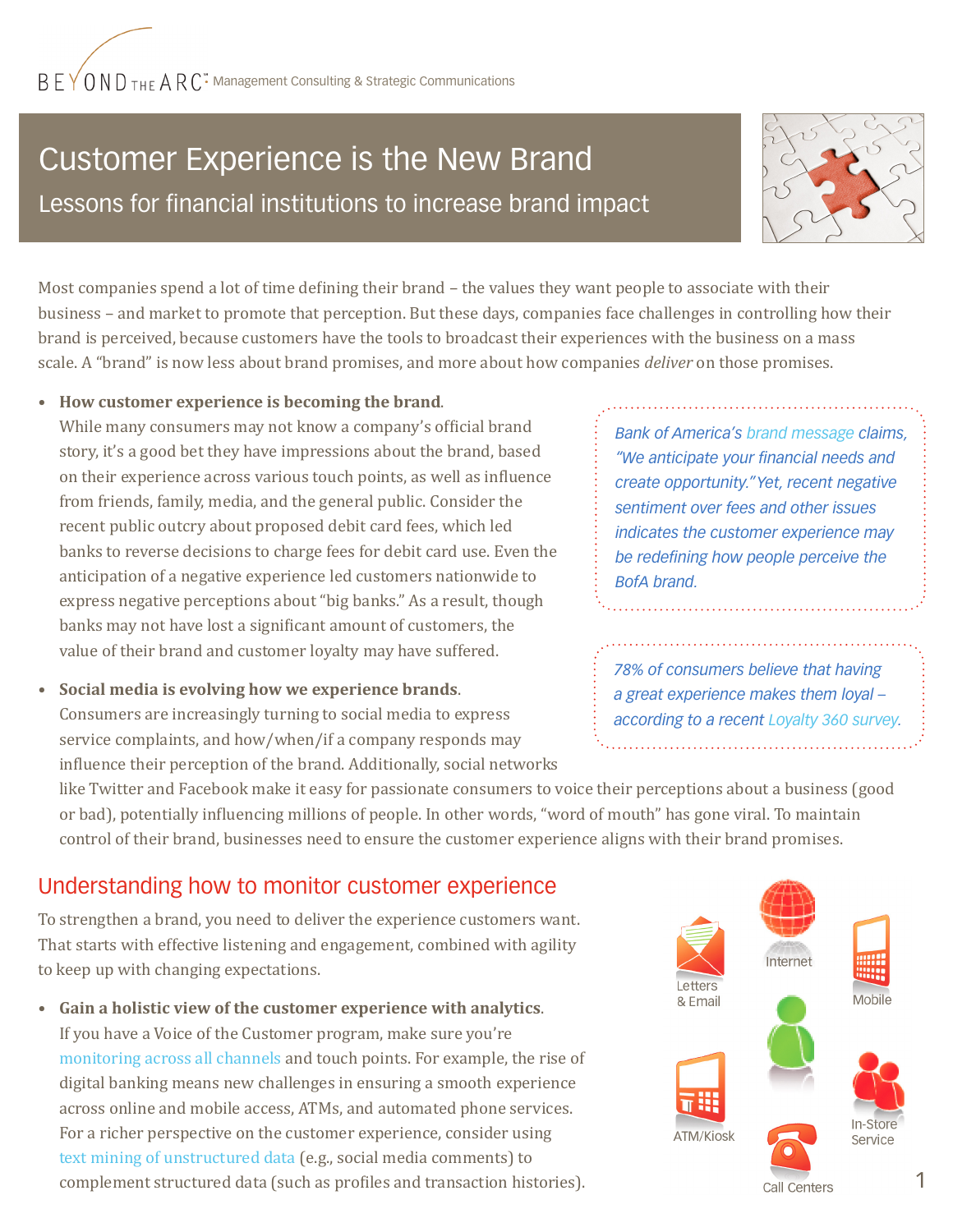

**• Measure emotional connection to your brand.** A strong brand is one that resonates with people, so it's vital to track how customers and the public feel about your company. [Sentiment](http://beyondthearc.com/blog/2011/customer-experience/using-sentiment-analysis-to-improve-customer-experience)  [analysis](http://beyondthearc.com/blog/2011/customer-experience/using-sentiment-analysis-to-improve-customer-experience) can help you effectively spot trends and emerging issues. When sentiment is positive, you can engage champions to increase brand awareness. When the tide turns negative, you'll be better prepared to address problems early and [offer special attention to](http://beyondthearc.com/blog/2011/customer-experience/transforming-negative-sentiment-into-a-winning-customer-experience)  [improve brand perception](http://beyondthearc.com/blog/2011/customer-experience/transforming-negative-sentiment-into-a-winning-customer-experience).

*A recent [Temkin Group report](
http://www.marketwatch.com/story/nine-out-of-ten-large-companies-lack-a-strong-customer-experience-measurement-program-according-to-new-temkin-group-research-2011-11-09) cited that less than 25% of businesses measure the emotional reaction of their customers. "Companies need to integrate customer experience metrics into the rhythm of how they run their business and link those measures to their brand strategy."*

## Increasing brand impact with customer experience insights

As people and technologies evolve, so does the customer experience. Your brand needs to evolve along with it. Effective analysis of feedback across all touch points gives you a clear picture of the customer experience, and guides you in engaging with customers in ways that strengthen your brand.

Here are a few examples of financial services companies doing it well:

**• American Express**® – **Maximizing engagement on Facebook** The company is successfully using social media to reinforce positive feelings about the brand and drive customer acquisition. On Facebook they ask questions that tie a customer's personal experiences with Amex products, such as, "*What summer memories did your Amex Card make possible?*" [Our analysis](
http://beyondthearc.com/blog/2011/customer-experience/how-can-you-maximize-engagement-on-your-facebook-fan-page) of 5,300 Facebook comments over two months helped target which efforts worked best to engage customers. And their [Link-Like-Love program](
https://www.facebook.com/americanexpress?v=app_216352075054740&app_data=%7b%22extlink%22:%22MerchantAdUnit%22%7d) takes engagement to the next level by rewarding existing and new customers based on what they "like" on Facebook.



#### **• Experian**™ – **Using analytics to increase loyalty and drive new business**

As part of their customer-centric daily workflow, [Experian Credit Services](
http://beyondthearc.com/downloads/Experian%20Success%20Story_VoC.pdf) uses data analytics to monitor feedback, and delivers it to sales and service teams who can take action quickly. The company also shares feedback across the organization, categorized for client segments to help lines of business understand unique needs and concerns. In this way, Experian stays prepared to meet and exceed client expectations, which helps enhance brand perception and increase the likelihood of recommendations.